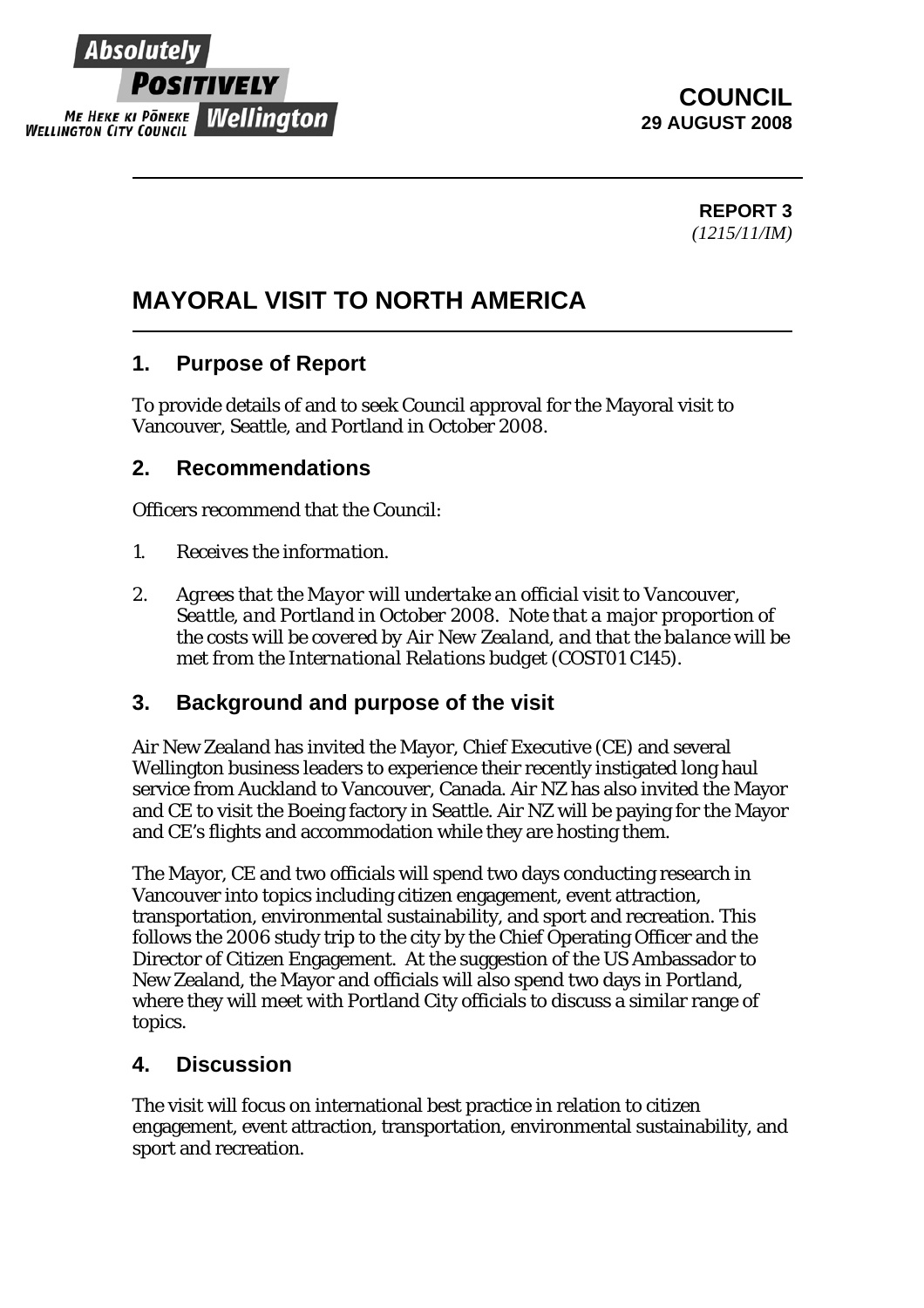#### *4.1 Vancouver, Canada*

Vancouver is a progressive city that has been undergoing a major revitalisation in preparation for the 2010 Winter Olympic Games. In May 2006, the Chief Operating Officer and Director of Citizen Engagement travelled to Vancouver to meet with Vancouver City Executives to discuss best practice in relation to citizen engagement. The Chief Operating Officer and Director of Citizen Engagement recommended that the Mayor and CE travel to Vancouver to conduct further research and learn from Vancouver city officials about innovative practices for engaging with their communities.

The Vancouver City Council Office of Protocol will help to coordinate meetings with Vancouver City Officials.

#### *4.2 Seattle, Washington, USA*

Air New Zealand has invited the Mayor and CE to accompany them and several Wellington business leaders on a site visit to the Boeing airplane factory in Seattle, Washington.

Boeing is the world's leading aerospace company and the largest manufacturer of commercial jetliners. The company recently launched the 787 Dreamliner, which has quieter takeoffs and landings, produces fewer carbon emissions and uses 20 percent less fuel than any other airplane of its size. The 787 will also be able to take off and land on shorter runways than existing long haul plans.

These planes will increase capacity by nearly 40 percent on Air New Zealand's long haul flights. They are eager to show the newest addition of their fleet to key New Zealand markets to discuss the benefits to and positive affects for tourism.

The relationship between the Wellington City Council (and its goals of economic development and carbon neutrality), Wellington International Airport Limited, and Air New Zealand are very important to our city and the aim in meeting with Air NZ would be to strengthen the relationship between the three parties.

In addition, Positively Wellington Tourism and Wellington International Airport Limited are developing a strategy to attract at least one daily long-haul flight to the city. It is possible that that the 787 may be utilised for long-haul flights at Wellington International Airport in future.

The visit to Seattle is at no expense to the Wellington City Council. As an invited guest of Air New Zealand, all costs related to the visit to Seattle will be paid by Air New Zealand.

#### *4.3 Portland, Oregon, USA*

Portland is a city that the Council has long held in high regard for its values and leadership. The Mayor and CE travelled to the city for a study tour in 1999 and again in 2003 for the Creative Cities Tour in 2003.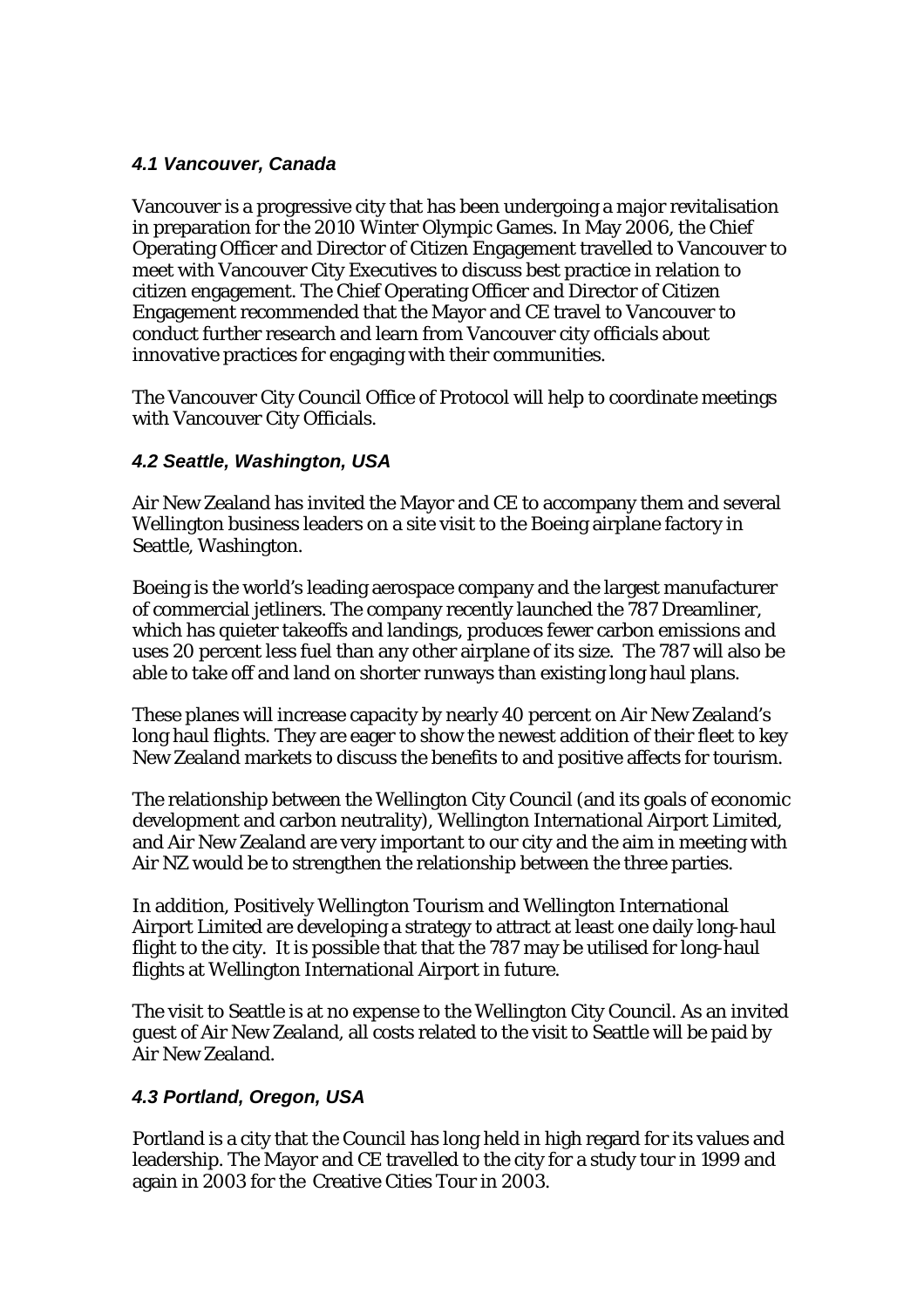The 2008 trip will provide an opportunity to learn about the plans for increasing community engagement in Portland. The city has a strong tradition of neighbourhood involvement and participatory democracy, and prides itself on its openness and sense of community. To further strengthen involvement in Portland's communities, *Community Connect*, an 18-member volunteer workgroup consulted with communities and developed a *Five Year Plan to Increase Community Involvement*. The plan is based on the following goals:

- Goal 1: Increase the number and diversity of people involved in their communities.
- Goad 2: Strengthen community capacity
- Goal 3: Increase community impact on public decision.

Portland is known for being a sustainable city and is often cited as an example of "smart growth". This is the result of statewide land conservation policies, and the emphasis on transit-oriented development. Portland was also the first U.S. city to adopt a strategy to reduce emissions of carbon dioxide (CO2), and has aggressively pushed green building initiatives.

The US Embassy in Wellington is helping to organise the visit to Portland. US Ambassador to New Zealand Bill McCormick is a native of Portland.

#### *4.4 Draft Itinerary*

#### **Vancouver (13 – 14 October)**

Meetings with:

- Vancouver Mayor Sam Sullivan
- Johnny Carline, Chief Administrative Officer, Metro Vancouver Greater Vancouver Regional District, which also operates the Greater Vancouver Water District (GVWD) and the Greater Vancouver Sewerage and Drainage District (GVS&DD).
- Cheeying Ho, Executive Director, SmartGrowth, BC, a non-governmental organisation devoted to fiscal, environmental and social responsibility.
- Sue Harvey, Managing Director of Cultural Services, City of Vancouver. Ms Harvey oversaw the extensive public consultation on the redevelopment of Hastings Park, a 66 hectare park in Vancouver, and manages the relationship with all civic departments on developing policy for civic sponsorship.
- Brent Toderian, Director Planning, City of Vancouver. The Planning Department advises Council on policies which guide growth and change in the city with an emphasis on land use and built forms.
- Mary Clarke Zak, Director, Social Planning, City of Vancouver. The Social Planning Department advises Council on policies and action plans relating to the social development of the city.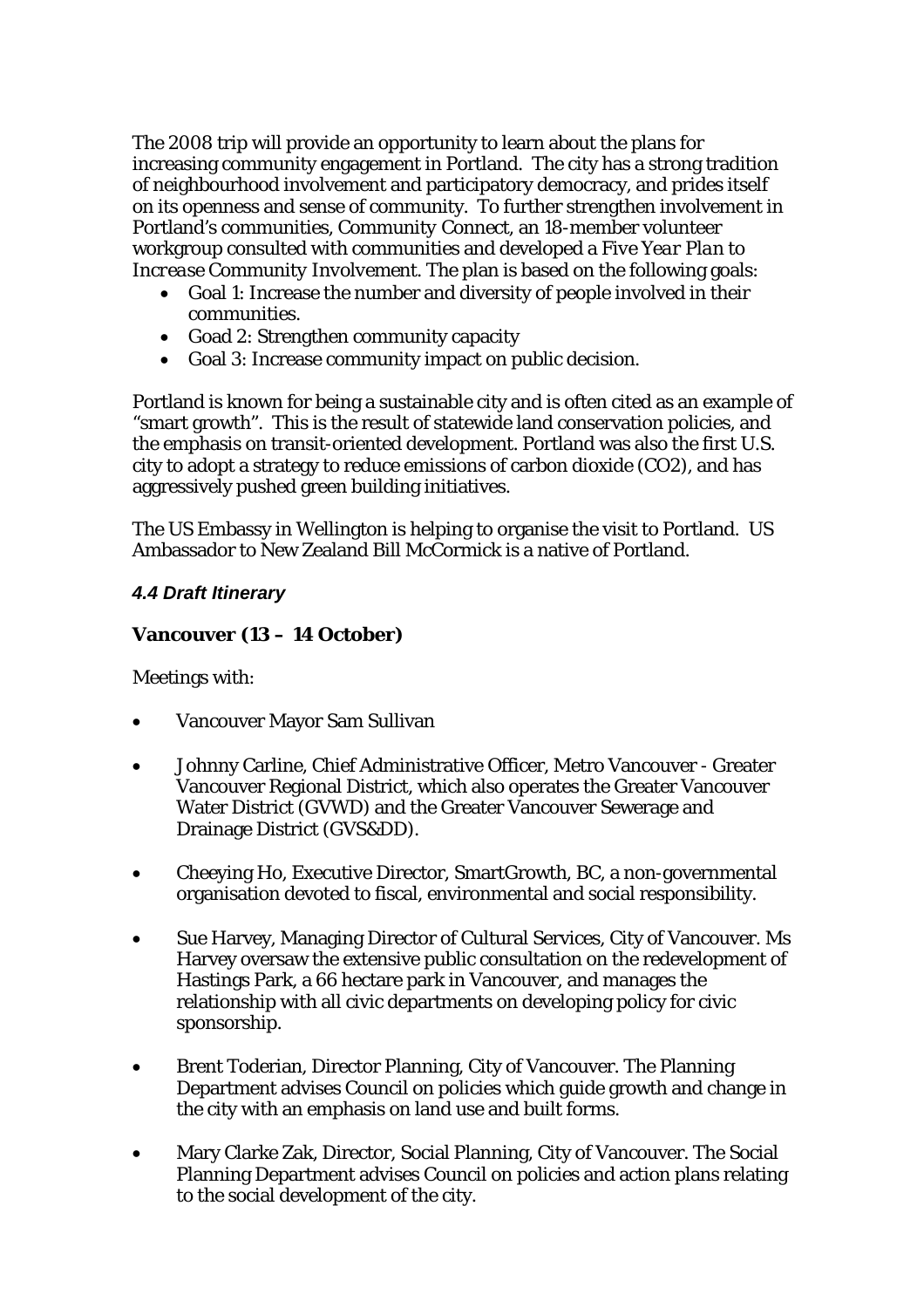- Mr Lon LaClaire, Strategic Transportation Planning Engineer / Mr Donny Wong, CE II, Rapid Transport (subway)
- Ms Annette Klein, Director Budget Services, City of Vancouver to discuss governance with tight budgets
- Ms Judy Bader, Deputy GM, Community Services Group. The community services unit comprises ten departments all heavily involved in delivery services and community consultation and partnership

A visit to:

• The Vancouver Public Library's central library to investigate community links the library has as a centre for citizen engagement.

#### **Seattle - Wednesday 15 October**

- At the invitation of Air New Zealand, a visit to the Seattle Boeing Factory
- A tour of Seattle's sport and recreation facilities

#### **Portland (16 -17 October)**

Meetings with:

- Portland Mayor and former Police Chief Tom Potter, to discuss urban planning growth and expansion issues, public transport, and community policing issues.
- Sam Adams, Commissioner of Public Utilities, which includes waste management, urban planning, and infrastructure. Mr Adams will be the new Mayor from January 2008.
- Dan Saltzman, Commissioner of Public Affairs.
- Police Chief Rosie Sizer to talk about community policing issues and contemporary challenges in policing urban districts.

Further meetings to be arranged with Portland city officials regarding:

The office for neighbourhoods, integration of services, community engagement, climate change/the environment, the use of public transport, sport and recreation facilities.

Attendees: Mayor Kerry Prendergast Garry Poole, CEO